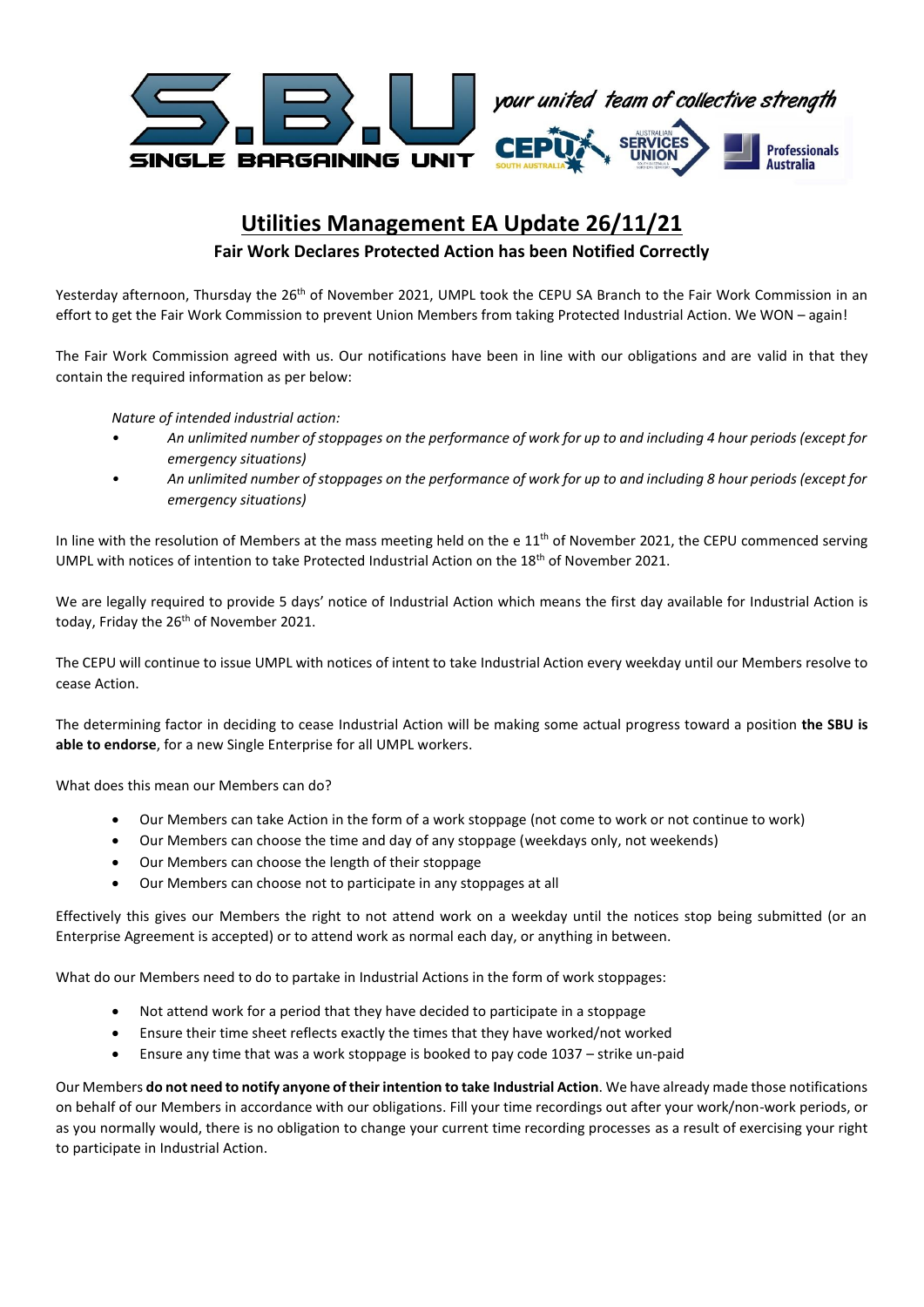### **What is an agreement the SBU can endorse?**

From the very outset, we have maintained that we do not want to lose conditions through these negotiations. We have lost a lot of conditions that are outside of the EA (such as BBIP, minimum manning, rights to leave during availability), so there is no way further conditions in our EA should be allowed to be removed.

UMPL have maintained a rigid position through this process and have not bent at all on any of our *critical* claims. Their current offer does not address any issues with:

- Availability Rostering
- Job Security
- Continuous Shift Worker Issues
- Day Worker/Shift Worker changeover without Agreement.

We want a fair and reasonable outcome on the conditions that are in our claims AND we want a fair and reasonable outcome on a wage rise **with back pay**.

## **CitiPower/Powercor offers 3.5% plus a boost in Conditions to Vic Power Workers**

Victorian Power Workers are about to vote on an offer that contains 6 monthly 1.75% pay rises (fully back paid) and a raft of other increases in conditions in a proposed EA.

These extra conditions include:

- Mandatory apprentice intake numbers for each year
- Adverse weather clause has "air quality" added and payment will cut in at 36 degrees
- 0.5% extra super paid
- Full review of all single person work practises
- Has "Site Allowance" clause improved for increased use (large project sites)
- Personal leave before/after public holiday no longer needs proof automatically
- New clause to address overtime worked the night before an RDO
- New clause added to allow workers to claim credit of RDO if called in on an RDO
- A 0.25% increase, included in the wage increase, for their efforts during COVID

# **SAME WORK, LESS PAY, WE SAY, NO WAY**

For more information regarding the SAPN/Enerven enterprise agreement negotiations, contact your relevant union workplace delegate or

your Union Organiser: **Ben Jewell CEPU** 0422 339 699 BenjamenJ@cepusa.com.au **Scott McFarlane ASU** 0426 291 572 smcfarlane@asu-sant.asn.au **Sarah Andrews PA** 0411 124 351 sandrews@professionalsaustralia.org.au **PLEASE SHARE THIS UPDATE WITH YOUR WORKMATES**